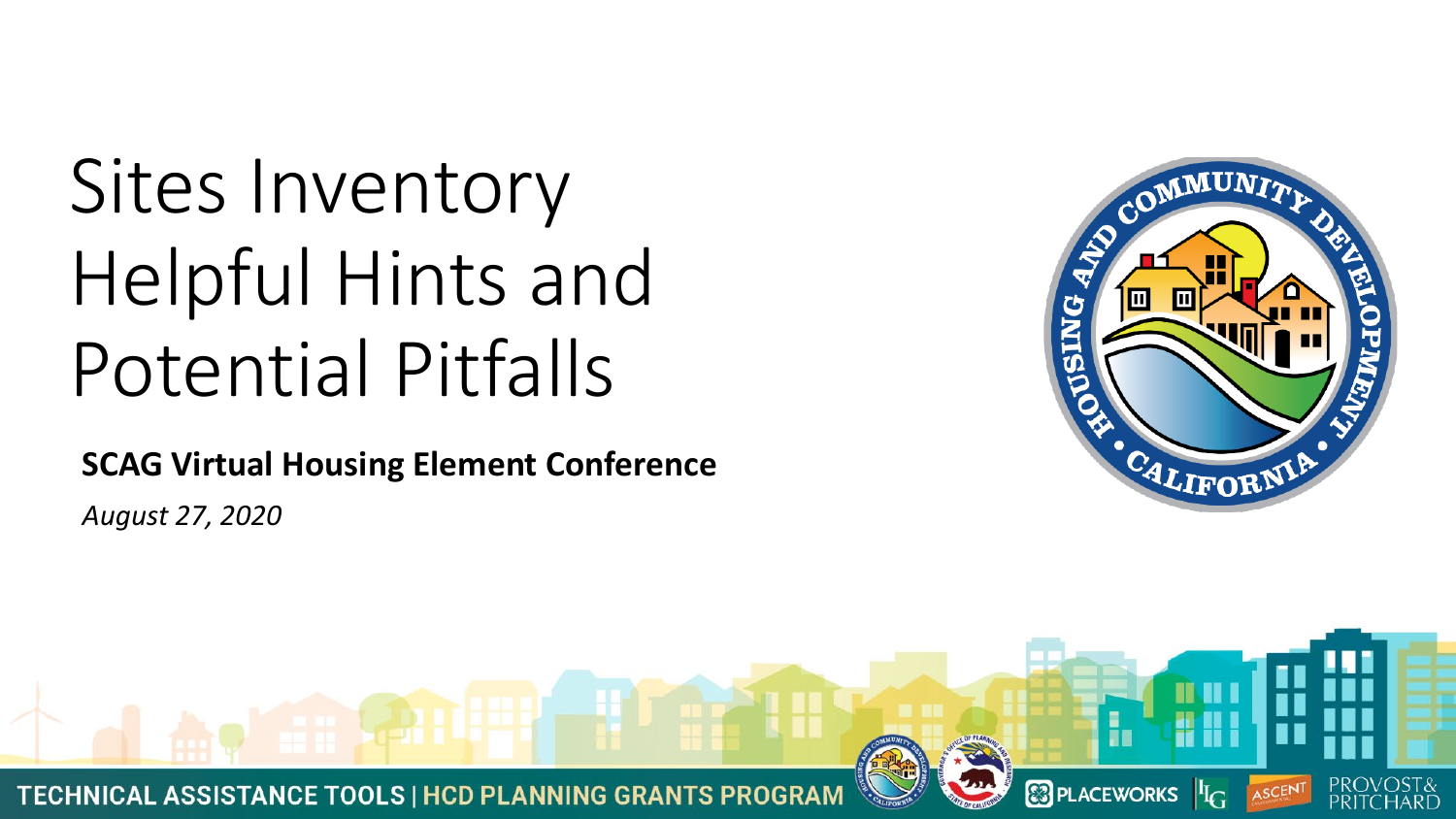#### Top Housing Element Land Inventory Concerns

- 1) Calculating capacity for the sites inventory
- 2) Using nonvacant/mixed-use sites
- 3) Relying on less than the default density
- 4) Parcel size small/large
- 5) Rezoning **&** PLACEWORKS <sup>II</sup>I<sub>C</sub> **TECHNICAL ASSISTANCE TOOLS | HCD PLANNING GRANT**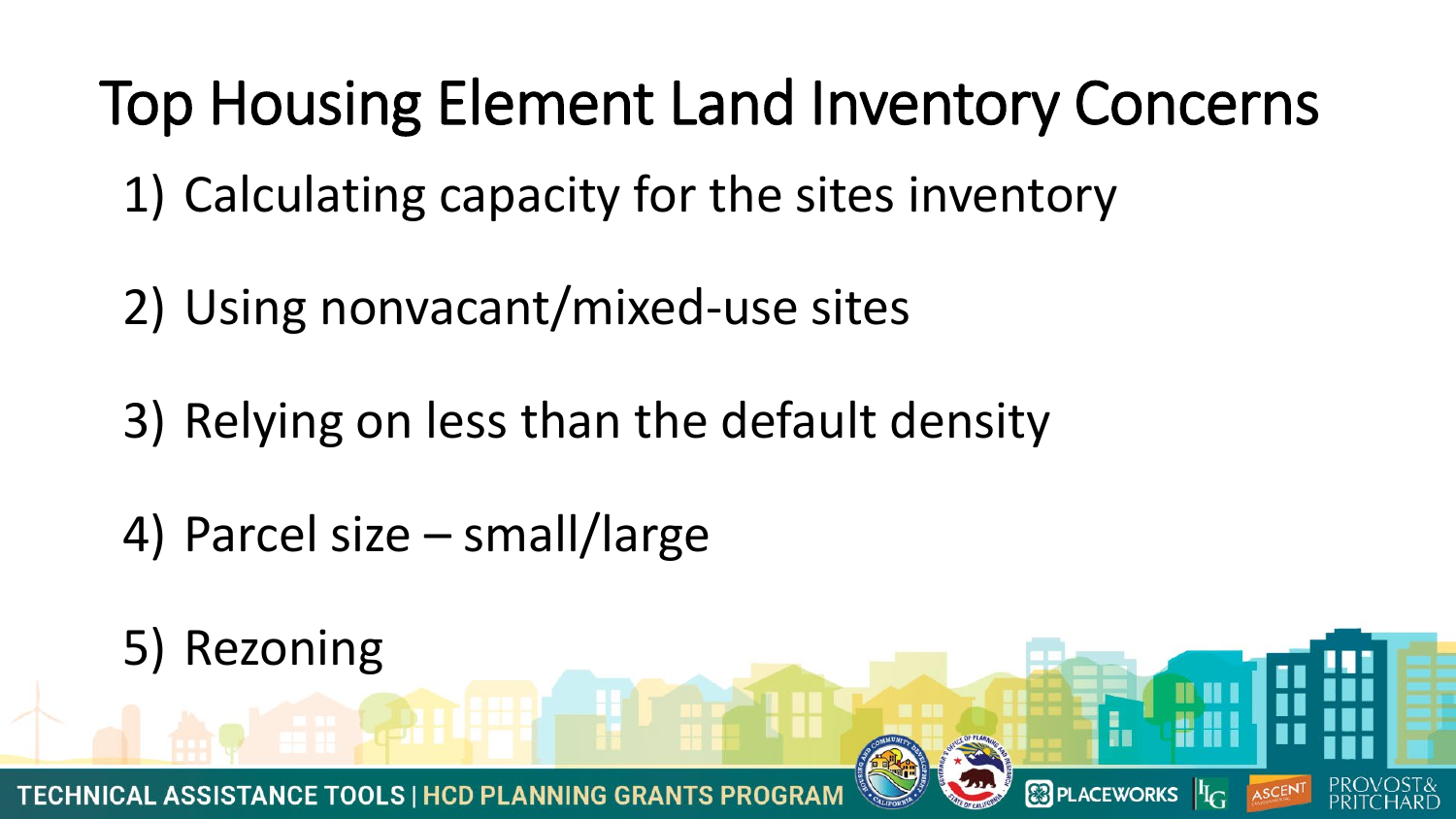### When starting your sites inventory: Helpful Hints

- Review the  $5<sup>th</sup>$  cycle land inventory
- Remove sites that have been built or not available
- Add any new rezoned or available sites such as from annexation, etc.,
- Review a list of pending and approved projects that will likely be available during the planning
- Identify gaps and strategies to addressing RHNA based on a surplus or shortfall and location of sites to ensure sites selected meet requirements to affirmatively further fair housing

**&** PLACEWORKS <sup>II</sup>I<sub>C</sub>

**TECHNICAL ASSISTANCE TOOLS | HCD PLANNING GRA**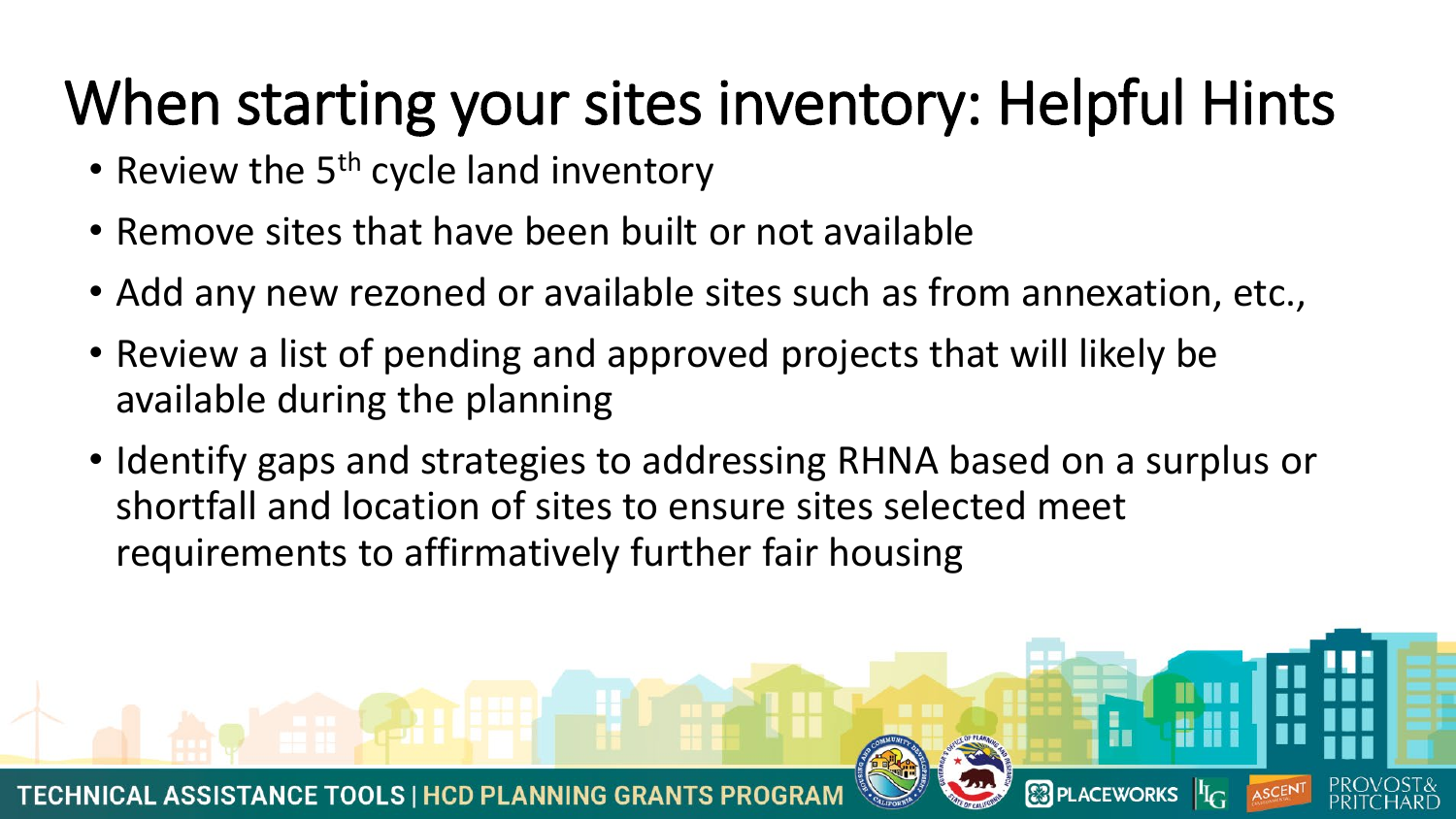## When calculating capacity: Helpful Hints

- Separate analysis of capacity calculations for residential and non-residential sites
- Project past trends but also consider future trends based on proposed projects, new strategies/programs, and past trends
- Consider assumptions and buffers including typical built densities for affordable housing developments vs market rate developments
- Consider Incentives or requirements for residential to be developed on nonresidential sites
	- Be conservative with your assumptions when considering counting residential to be developed on non-residential sites
- Review and consider past capacity calculations from the 5th cycle inventory

**B** PLACEWORKS <sup>II</sup>I<sub>G</sub>

**TECHNICAL ASSISTANCE TOOLS | HCD PLANNING GRANTS F**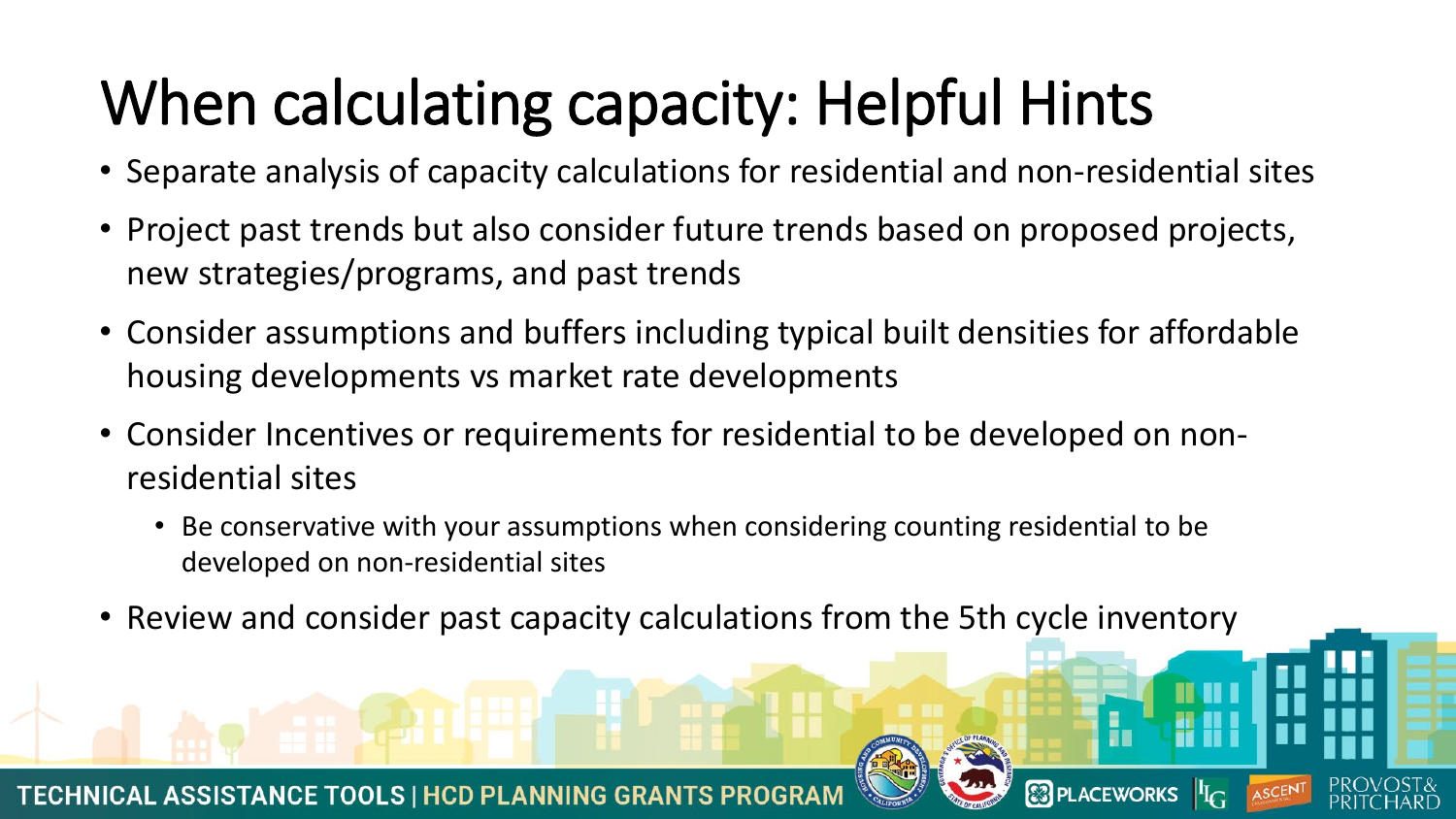## When calculating capacity: Common Pitfalls

- Too aggressive on capacity calculations example: 100% capacity
- Not factoring in physical site constraints
- Not providing analysis when assuming residential on non-residential sites

**B** PLACEWORKS  $\left|\frac{\mathbf{I}_{\mathbf{I}}}{\mathbf{I}_{\mathbf{G}}} \right|$ 

• Not explaining how you determined your capacity calculations

**TECHNICAL ASSISTANCE TOOLS | HCD PLANNING GRAI**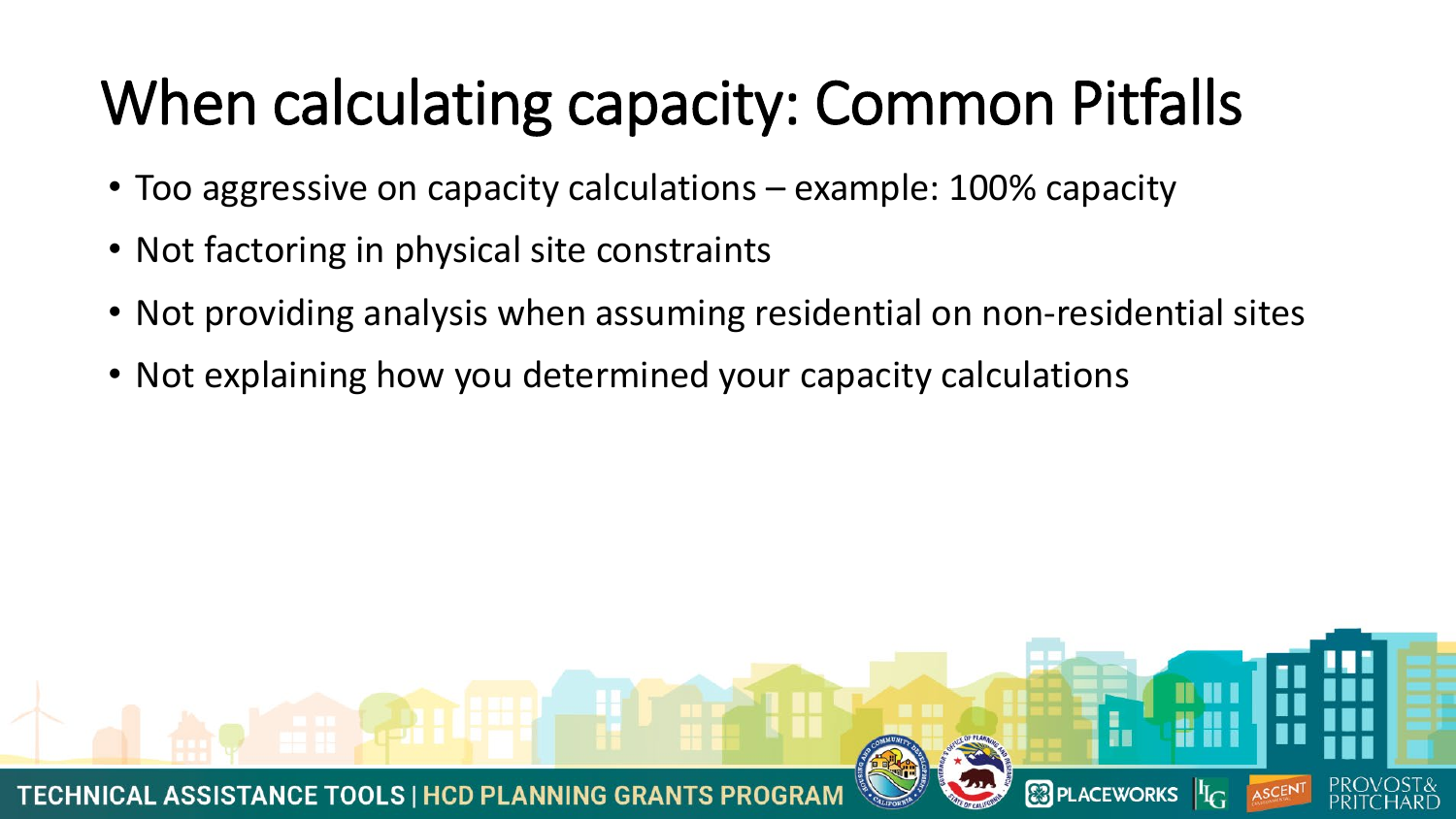#### Example Sites Inventory

|                                          | Extremely/<br><b>Very Low</b> | <b>Low</b> | <b>Mod</b>              | <b>Mkt</b><br><b>Rate</b> | <b>TOTAL</b> |
|------------------------------------------|-------------------------------|------------|-------------------------|---------------------------|--------------|
| <b>RHNA</b>                              | 356                           | 224        | 259                     | 607                       | 1,446        |
| <b>Approved Projects</b>                 | $\qquad \qquad -$             | 28         | 252                     | 1,125                     | 1,405        |
| <b>Remaining RHNA (after</b><br>credits) | 356                           | 196        | $\overline{\mathbf{7}}$ | $-518$                    | 41           |
| <b>Specific Plan A</b>                   | $- -$                         |            | 100                     | 811                       | 911          |
| <b>ADUs</b>                              | $\qquad \qquad \qquad -$      | 203        | 202                     |                           | 405          |
| <b>Vacant Sites</b>                      | 366                           |            | 24                      | $\qquad \qquad -$         | 290          |
| <b>Total Land Availability</b>           | 366                           | 203        | 326                     | 811                       | 1,706        |
| <b>Remaining RHNA Balance</b>            | $-17$                         |            | $-319$                  | $-1,847$                  |              |

**PRO** 

**PRI** 

ASCENT

h

 $\odot$  PLACEWORKS  $|{}^I\!I_{\rm G}|$ 

TECHNICAL ASSISTANCE TOOLS | HCD PLANNING GRANTS PROGRAM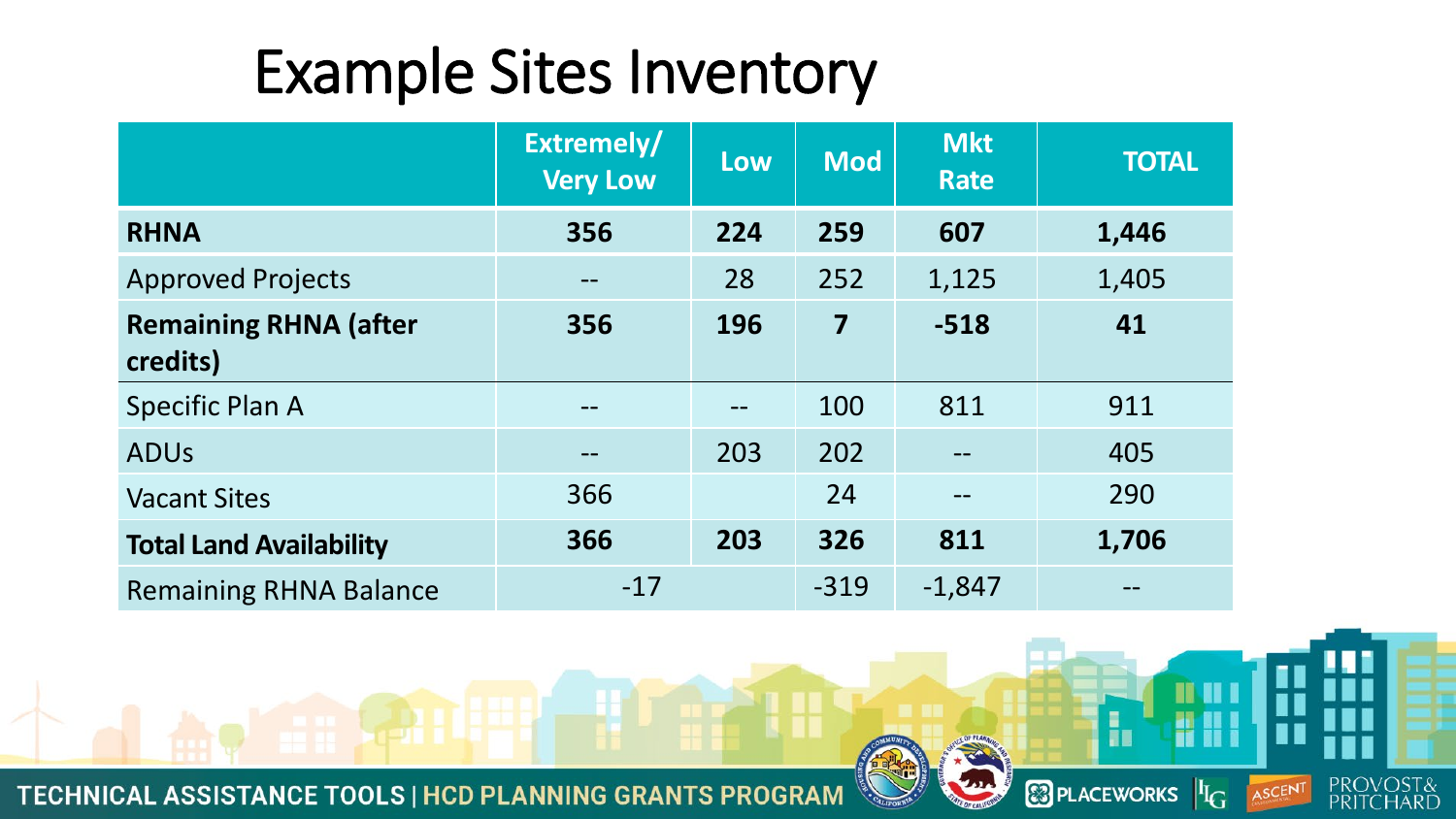#### Non-vacant or underutilized sites

- Timing is a site a good candidate to redevelop in the next 8 years?
- To answer this, we need details (as many as you can):

#### **PROPERTY FEATURES**

| Low FAR                       | Date property last sold |
|-------------------------------|-------------------------|
| Low I/L ratio                 | Vacancy rates           |
| <b>Building age/condition</b> | Lease terms/timing      |

#### **DEVELOPMENT INTEREST**

Property owner interest in selling Developer interest in buying Examples and rates of turnover of nearby or similar properties

**&** PLACEWORKS <sup>II</sup>I<sub>C</sub>

- Is the density enough to facilitate redevelopment? Are there other incentives?
- Underutilized sites can accommodate more than 50% lower income RHNA …just need more details and substantiation

**TECHNICAL ASSISTANCE TOOLS | HCD PLANNING GRANTS**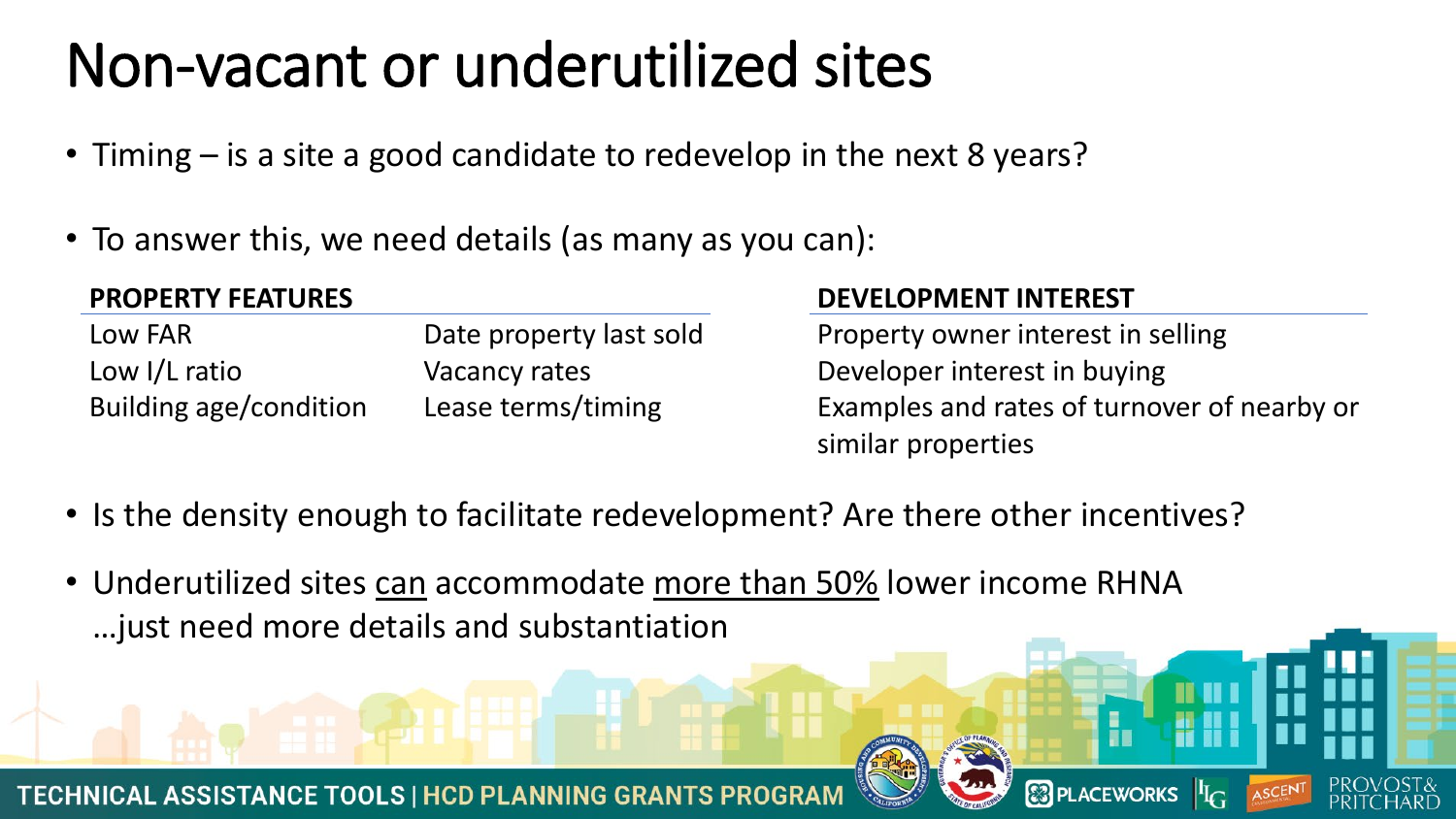### Mixed-use sites

• To calculate capacity, we need to know:

#### **ZONING STANDARDS / INCENTIVES**

Allow 100% residential projects Minimum residential requirement Minimum non-residential requirement Incentives for housing (streamlining, reduced fees, etc.)

#### **DEVELOPMENT INTEREST**

Developer interest in building residential Examples of mixed-use projects built or approved in the last planning period

**&** PLACEWORKS <sup>II</sup>I

- Avoid overestimating capacity, either by using a maximum density (unsupported by the market), or by assuming 100% residential on all mixed-use sites
- You can use sites that do not allow 100% residential projects or do not require a minimum amount of residential, but you need to show strong programs or other strategies to incentivize residential

**TECHNICAL ASSISTANCE TOOLS | HCD PLANNING GRANTS P** 

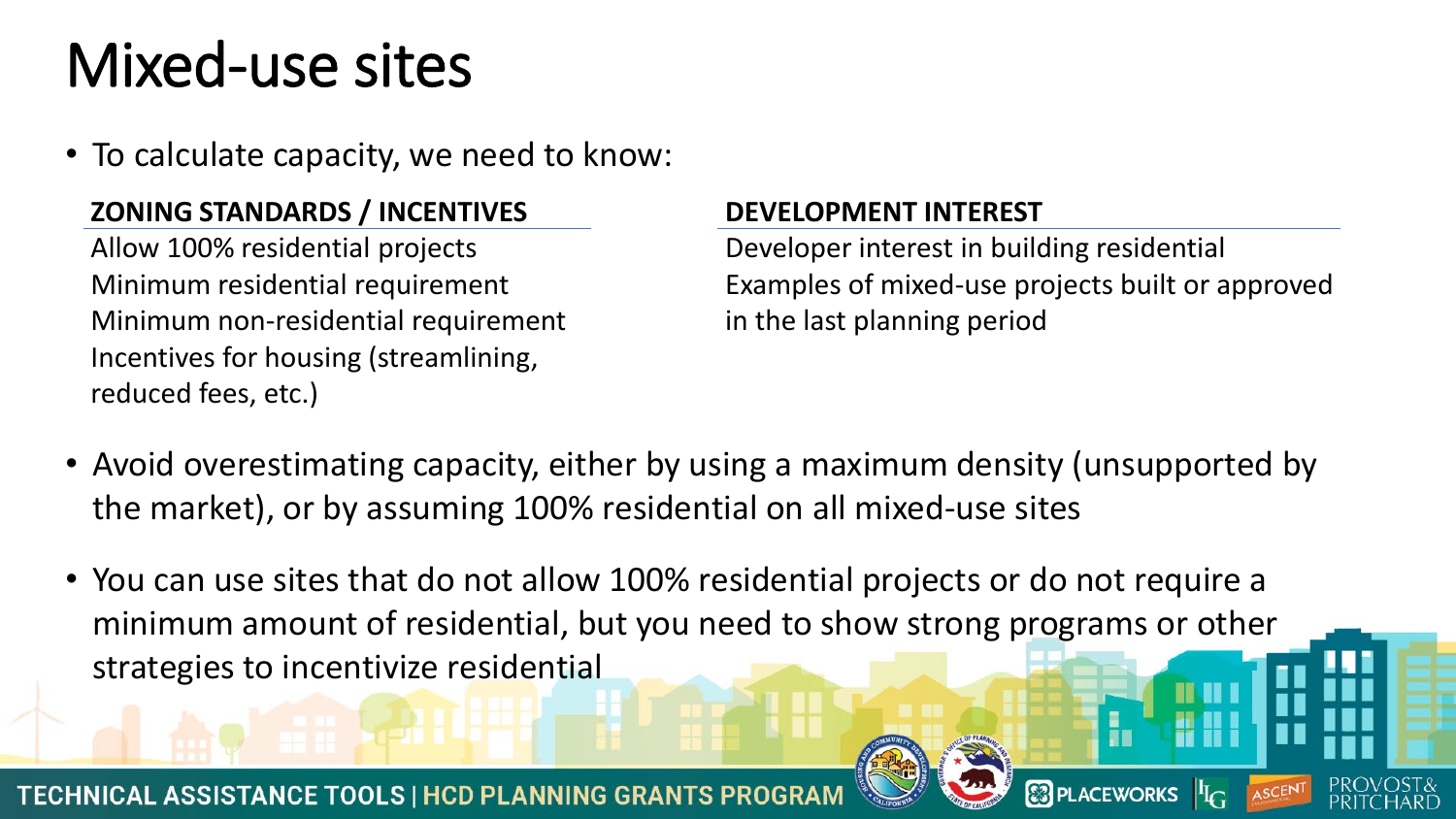### Less than default density

• Default densities for SCAG counties to demonstrate zoning for lower income housing

| LA, OC, RIV, SB: 30 du/ac |                          | IMP, VEN: 20 du/ac |                          |  |                    |
|---------------------------|--------------------------|--------------------|--------------------------|--|--------------------|
|                           | $\checkmark$ 30-45 du/ac | $\neq$ 20-25 du/ac | $\checkmark$ 20-30 du/ac |  | $\neq$ 10-15 du/ac |
|                           | $\checkmark$ 25-35 du/ac | $\neq$ 20-30 du/ac | $\checkmark$ 15-25 du/ac |  | $\neq$ 10-20 du/ac |
|                           | $\checkmark$ 20-40 du/ac | $\neq$ 0-40 du/ac  | $\sqrt{ }$ 10-30 du/ac   |  | $\neq$ 0-30 du/ac  |

- Do not factor in density bonus increases or inclusionary provisions
- Do not allow single family housing in multifamily zoning
- If you want to rely on lower densities, we need to know:
	- Examples of projects (from past 5 years) with affordable housing at identified density
	- Affordability gap analysis showing viability of lower density due to lower land costs or other factors

**B** PLACEWORKS <sup>II</sup>I<sub>G</sub>

• Other information from developers on ideal densities for lower income housing

**TECHNICAL ASSISTANCE TOOLS | HCD PLANNING GRANTS**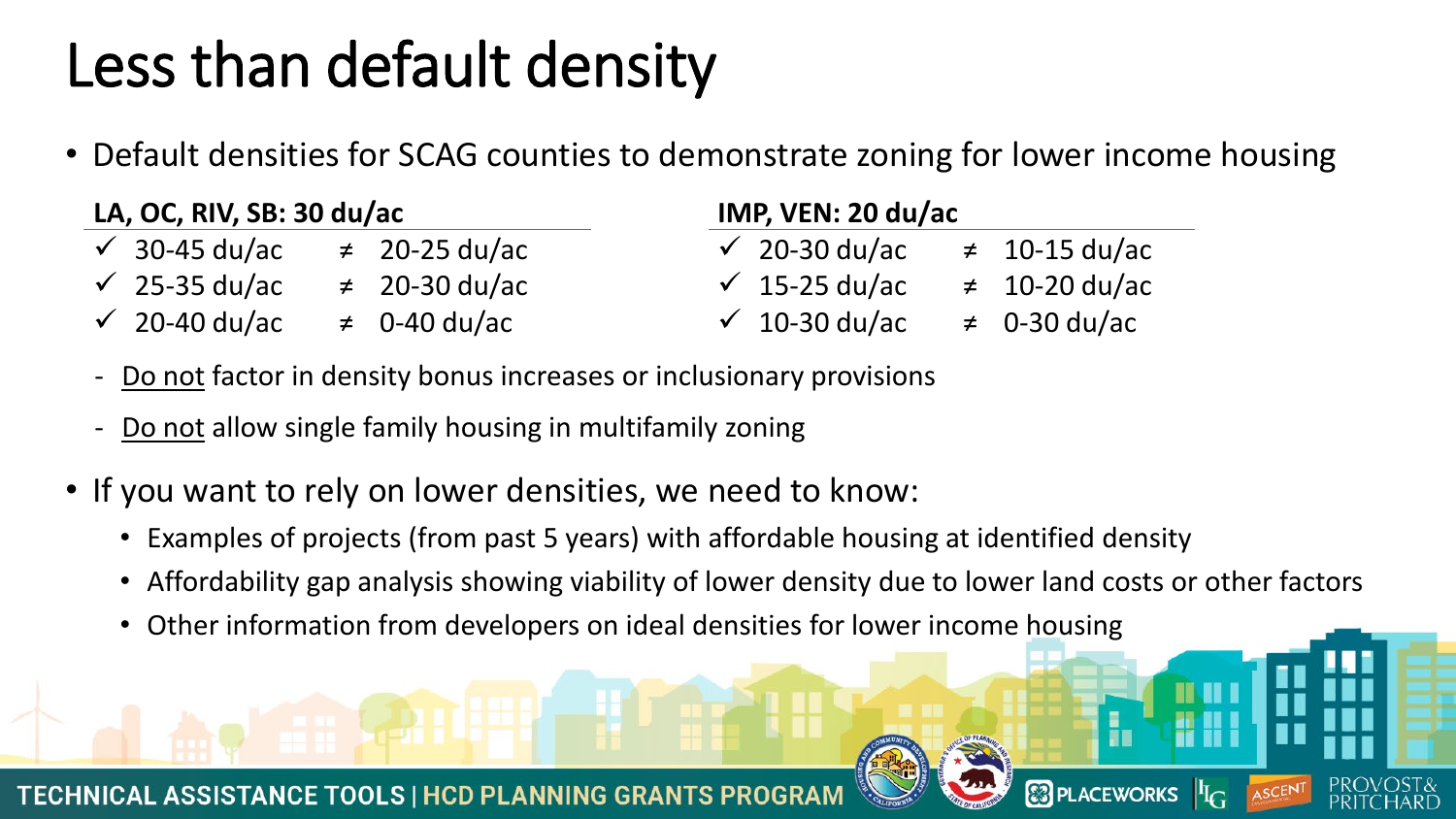# Previously identified sites (AB 1397)

#### **Helpful Hints**

- Denote parcels in land inventory list
- Rezone to allow developments by right when 20 percent or more of the units are affordable to lower income households
- Options to implement the 20% by-right requirement:
	- Create an overlay on those sites
	- Amend existing zoning
- Consider making multi-family housing by-right in multi-family zones

**8** PLACEWORKS  $\mathbf{F}_{\mathbf{G}}$ 

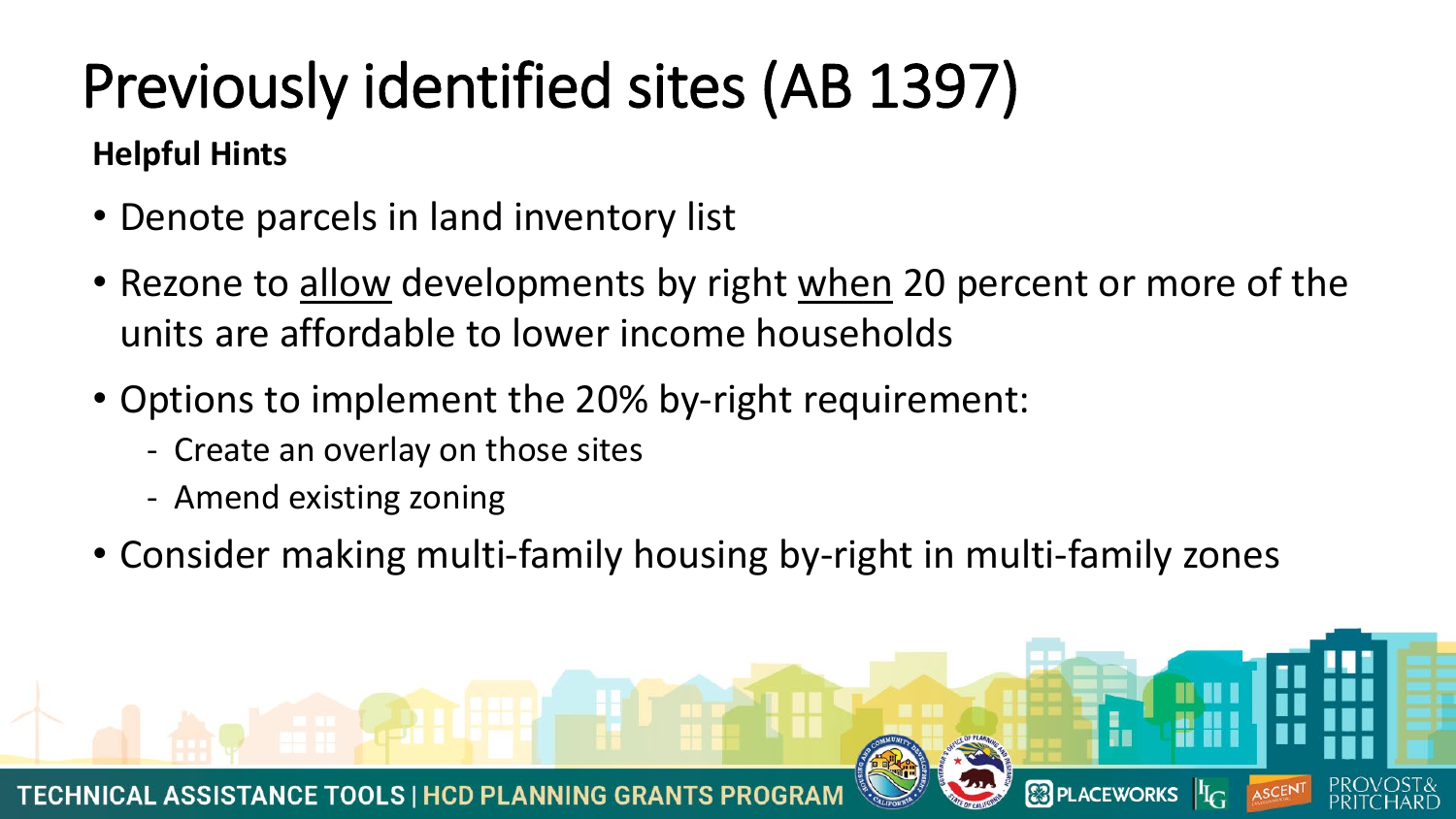## Small/large sites (AB 1397)

#### **Helpful hints**

• Include example of sites of equivalent size that were successfully developed

**SEPLACEWORKS**  $\mathbf{F}_{\mathbb{G}}$ 

- Include developer interest, possibly survey developers
- Include a program to facilitate the development of the site
- Consider lot consolidation or lot split potential

**TECHNICAL ASSISTANCE TOOLS | HCD PLANNING GRANT**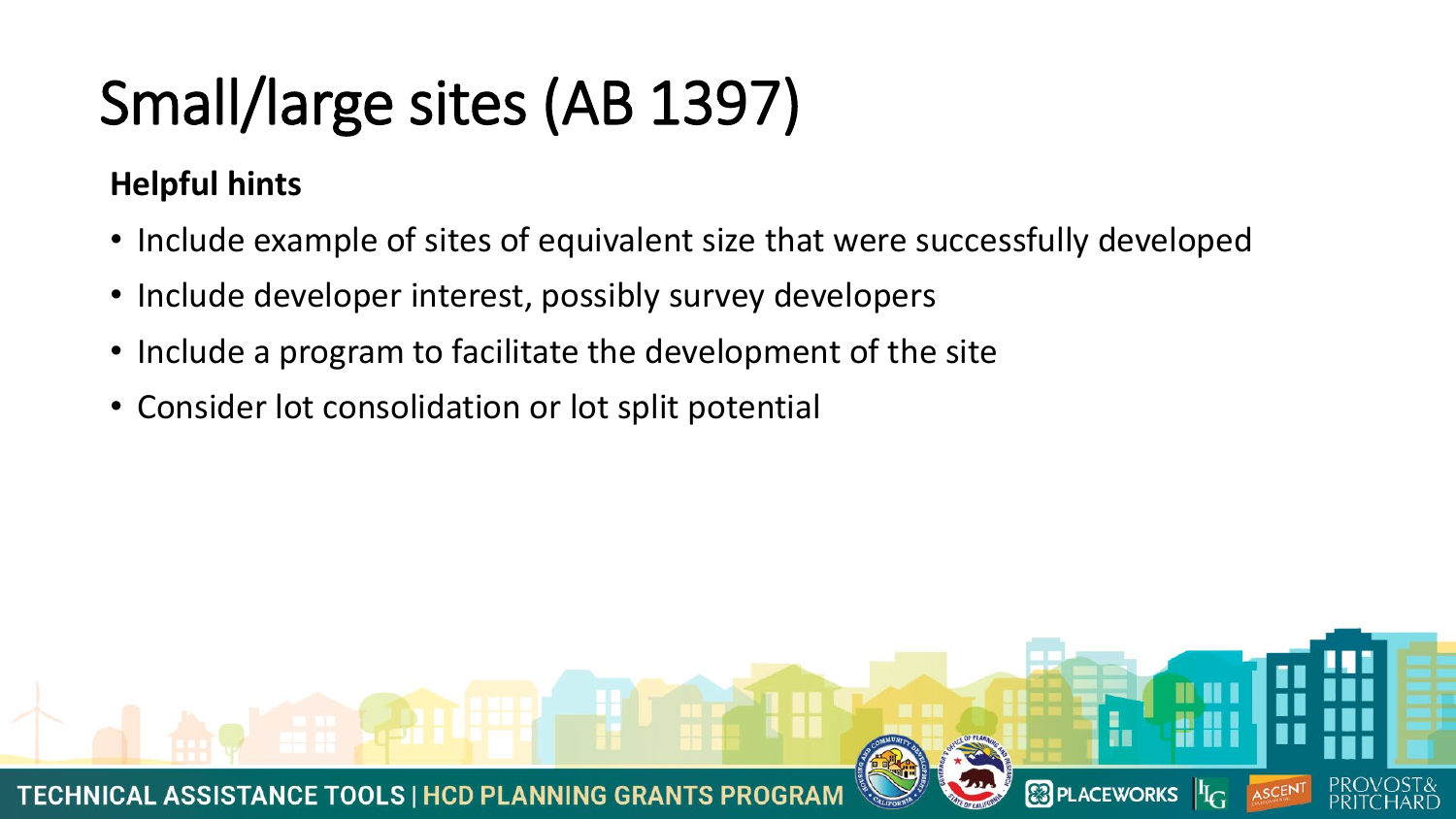## Rezoning Program

#### **Helpful Hints**

- Rezone a minimum # of vacant acres to high density that allow by-right development for projects with a 20% affordable component
- Rezone must be completed within 3 years by October 15, 2024
- The Sites identified must allow:
	- 50% of the shortfall met on exclusively residential sites
	- A minimum of 20 units per acre and allow for 30 units per acre
	- Allow for 16 units per site
	- Permit owner and renter uses by right
- Sites will be available for development in the planning period infrastructure

#### **Common Pitfalls**

• Potentially out of compliance in year 3 if rezone doesn't occur





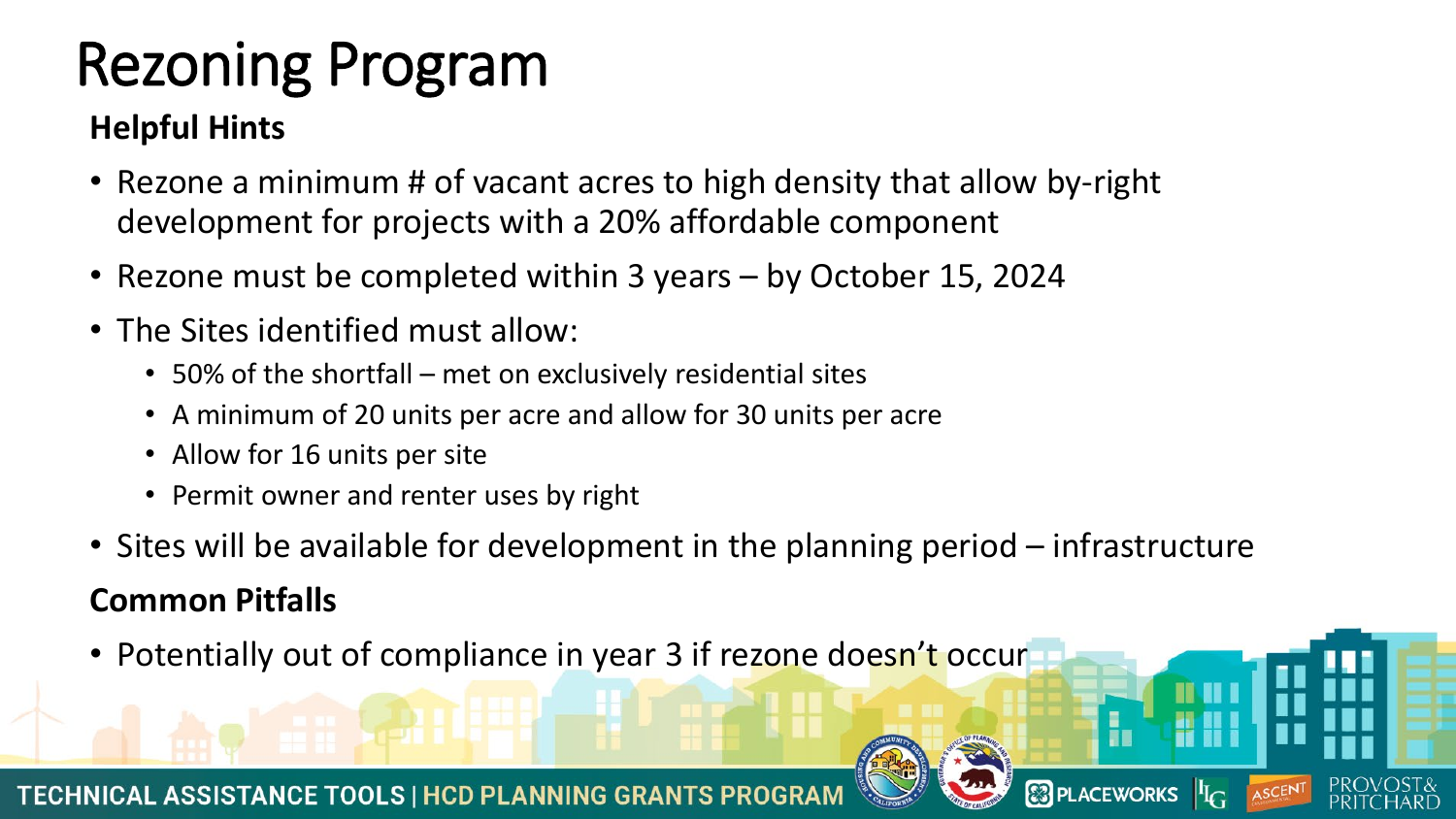### Most Frequently Misunderstood

- Strategy mixing and matching
	- Vacant, Non-vacant, Mixed-Use, ADUs, Specific Plans
- AB 1397
	- Can still count small, large and previously identified sites
- Housing Element Deadlines
	- HE Planning Period October 15, 2021 October 15, 2029
	- Housing Element Due Date: October 15, 2021
		- October 16<sup>th</sup> out of compliance
	- 120 days February  $11<sup>th</sup>$  adoption to stay on 8-year cycle

**8** PLACEWORKS  $\mathbf{F}_{\mathbf{G}}$ 

**TECHNICAL ASSISTANCE TOOLS | HCD PLANNING GRANTS F**